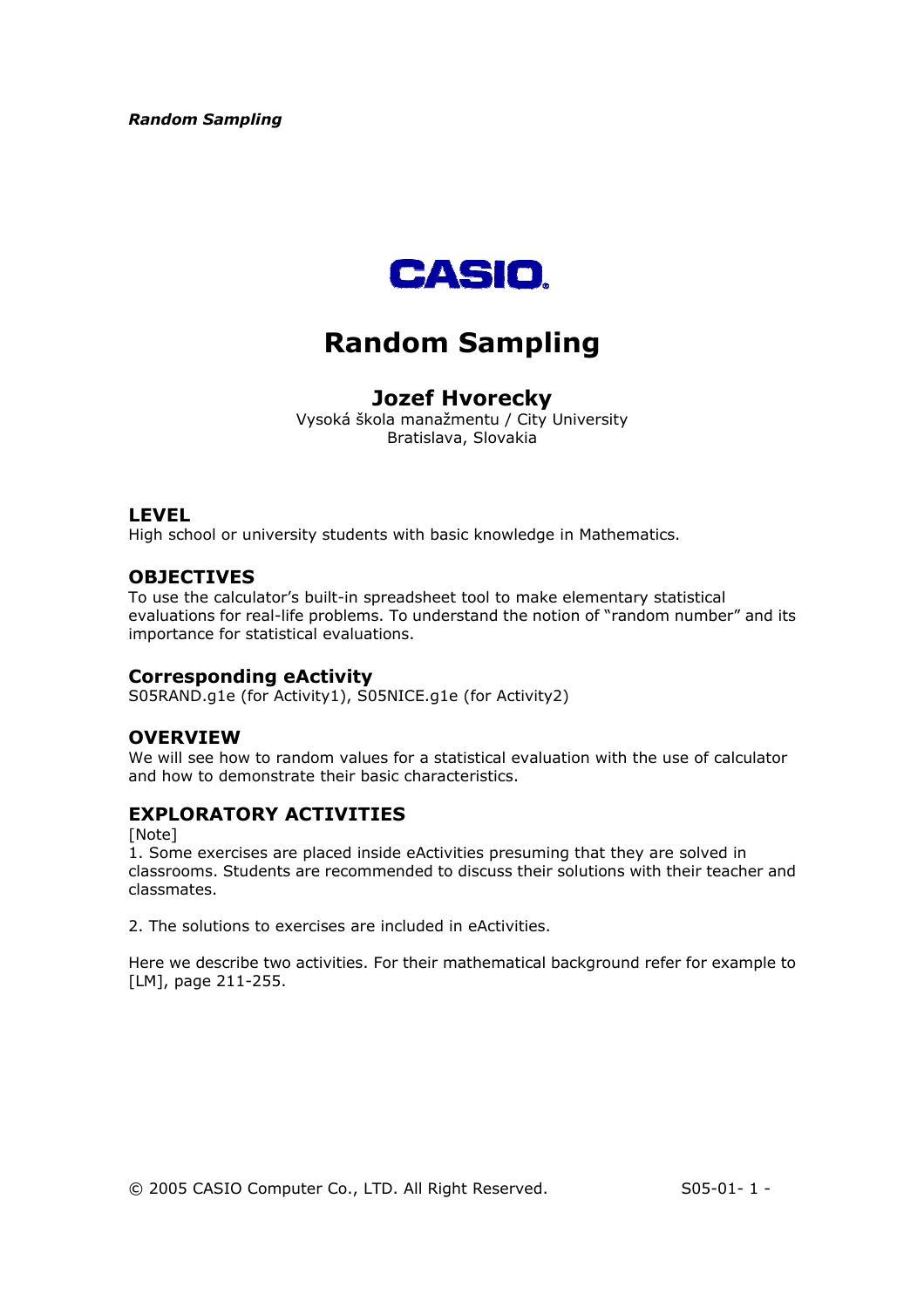#### **Activity 1 (S05RAND.g1e):**

The article "random" is rather popular and its real-life meaning partially differs from the meaning in statistics. When someone says: "I walked through the town and randomly met with Juliana", he/she does not mention dozens (possibly hundreds) unknown people he/she also passed by in the streets. All these people have also been randomly met. The person did not notice them as he/she is not familiar with them. But in the statistical meaning of the word, all these encounters have been random, too.

Thus, in the World of Statistics, all facts and events live together: known, unknown, correct, wrong, frightening, welcome, and all others. To simulate reality, we can simulate such random events using random numbers.

(a) (Refer to Random Number) Generate a random number. Press @m F6 (to move to the extended submenu) and then  $F3$  (PROB – from probability). Press  $F4$  (Ran#) and  $F5R$ . A number between 0 and 1 appears.



Notice that the values 0 and 1 themselves will never appear. Only the "inner values" (greater than zero and less than one) are generated.

# **EXERCISES A**

#### *Exercise 1*.

Ask your classmates about their results. Have they received the same number? Discuss.

#### **SOLUTIONS to EXERCISES A**

#### *Exercise 1*

Receiving the same number is possible but unlikely. The calculator's set of random numbers is huge. A parallel occurrence of the same number is not excluded but its probability is extremely low.

(b) (Refer to Selected Digit) All random numbers have the format 0.xxxxxxxx. The first digit is always zero - but the digits after the decimal point vary. Select a digit from 0 to 9. Generate random numbers as long as your preferred digit appears at the decimal first place after the decimal point. Count the number of trials you have to make. [Hint] To generate the next random number, simply press  $[**xx**]$ .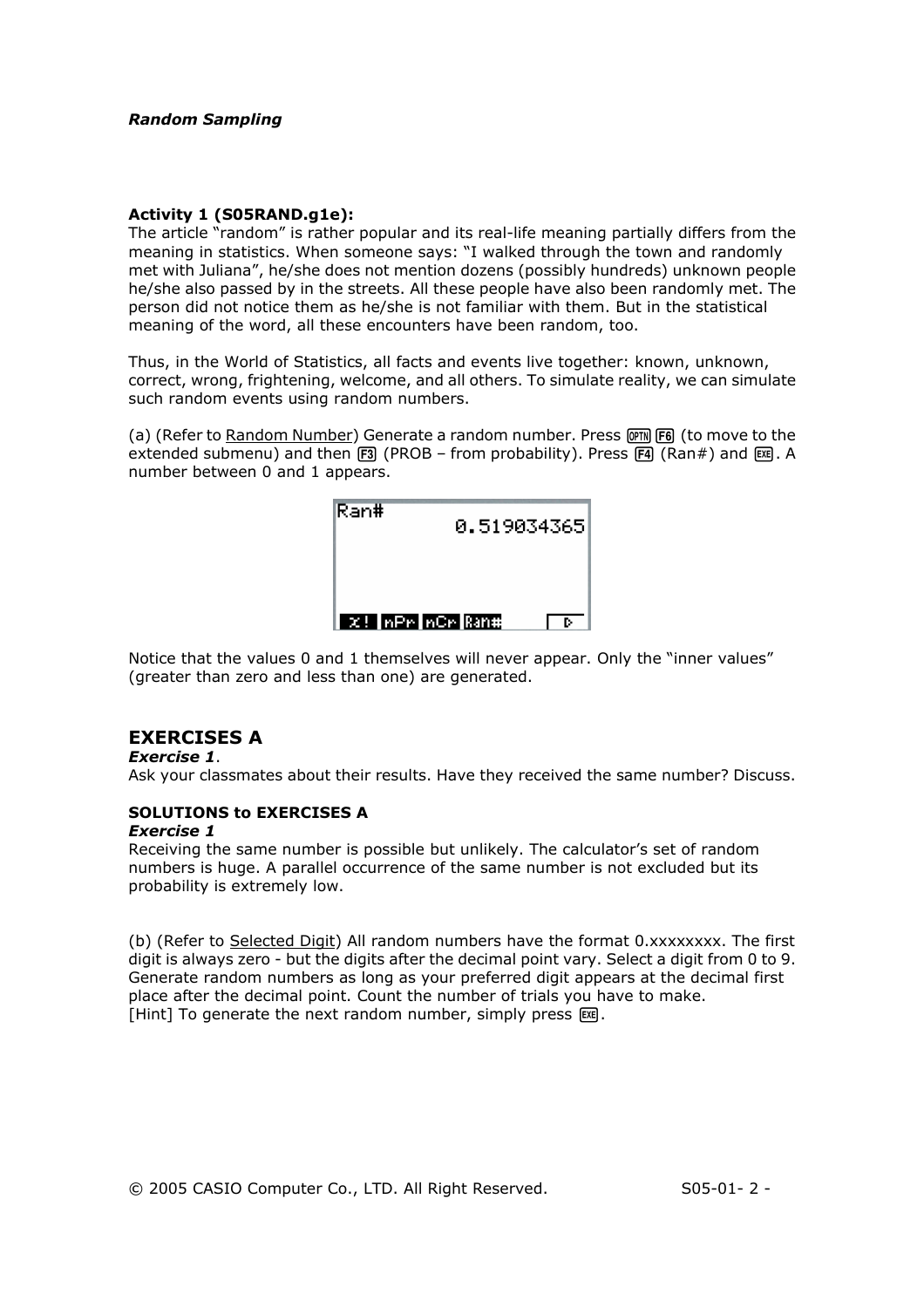

# **EXERCISES A**

#### *Exercise 2*.

Repeat the previous experiment 10 times. Register the lengths of the intervals between two consecutive appearances of random numbers starting with the same first digit. Have you observed any regularity in the length of the intervals? Discuss.

#### **SOLUTIONS to EXERCISES A**

#### *Exercise 2*

The break between two identical first digits can be of any length. This property guarantees that the numbers are really random.

(c) (Refer to Graphing) Place 10 random values into a spreadsheet table. Draw a scattered graph. Notice that its points do not create any regular pattern – this is another indication of a random set of figures.



(d) (Refer to Calculate Mean) Calculate the mean of the ten intervals you have registered. Discuss your result with your classmates. The mean should be not far from 0.5.

| SHEE                           | ю           |               |  |  |  |
|--------------------------------|-------------|---------------|--|--|--|
|                                |             | 10.8753 D.496 |  |  |  |
|                                | FT 0.5529 I |               |  |  |  |
|                                | ET 0.5616   |               |  |  |  |
|                                | 0.1166      |               |  |  |  |
|                                | ET 0.7109   |               |  |  |  |
| =CellMean(A1:A10)              |             |               |  |  |  |
| <b>ELLE EDIT DELL'IRIS CLR</b> |             |               |  |  |  |

This naturally only holds for larger amounts of random numbers. Here, the mean of ten random numbers is 0.496. The mean value can vary in a neighborhood of 0.5 – become bigger and smaller depending on their (random) combination.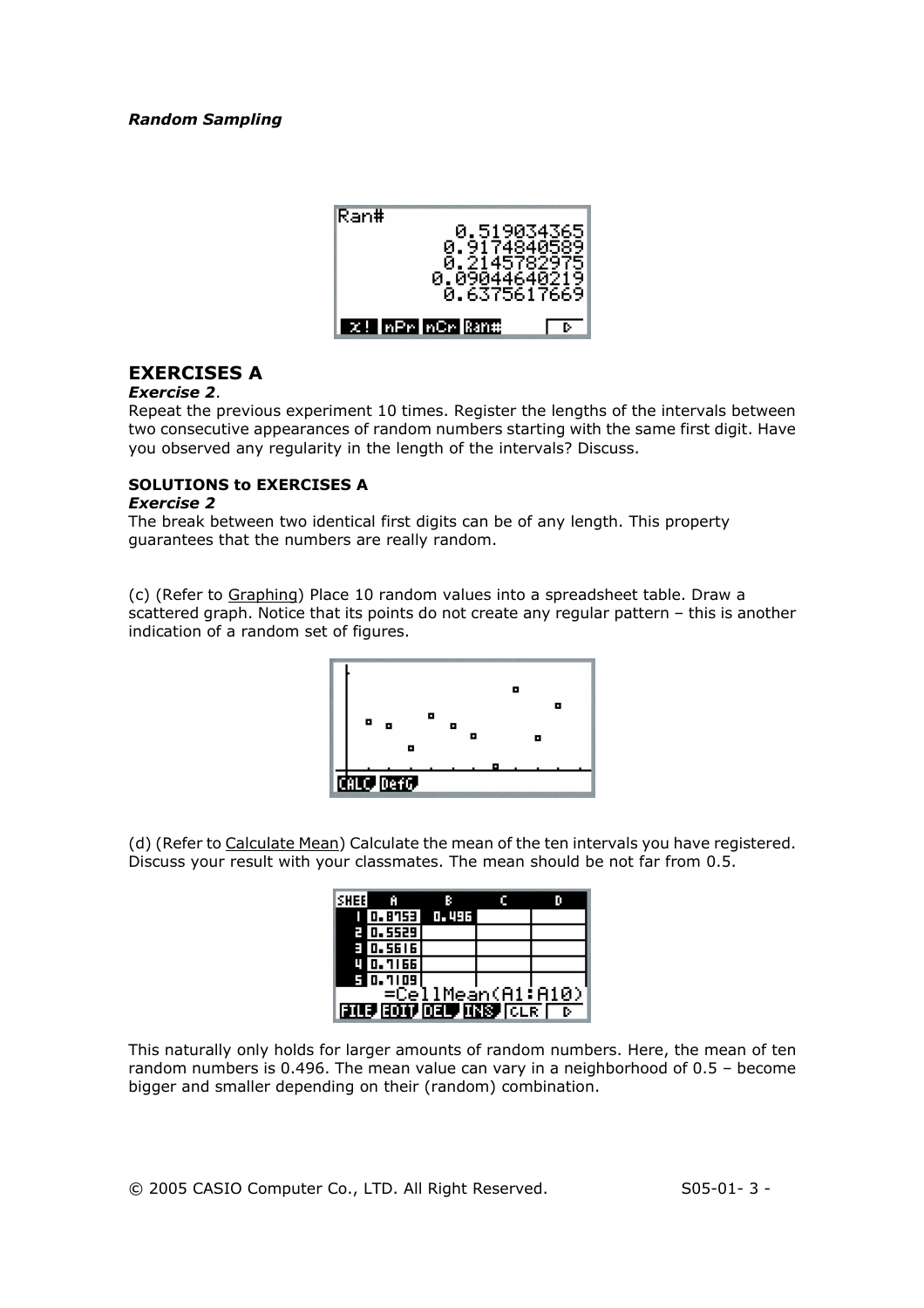# **EXERCISES A**

#### *Exercise 3*.

Take two last digits of the year in which you are born. (If it is 1987, use 87.) Generate random numbers until one starting with them. Make a guess: How many random numbers (in average) you will have to make before your pair shows up?

#### **SOLUTIONS to EXERCISES A**

#### *Exercise 3*

As there are 100 different pairs of digits (00 to 99) coming in a random order, your pair can in average come as fiftieth. If you are unlucky, it may show up much later as some pairs can come repeatedly.

#### **Activity 2 (S05NICE.g1e):**

The random numbers between 0 and 1 are not "nice". If we need random numbers, their values are rather different. For example:

- Tossing a coin generates one of two cases that can be denoted as 0 and 1.
- Throwing a dice generates a random number from 1 to 6.
- In Lotto the numbers depend on the country in which it is played.

So, we would prefer having a possibility to transform the values generated by the calculator to our preferred interval.

(a) (Refer to Tossing Coin) At the beginning we expand the interval of random numbers from 0 to 2. The method is simple – multiply (by two) the random number from the interval 0 to 1. The value will be from 0 to 2 – excluding the interval edges. Thus, each of them starts with 0 or 1 *before* the decimal point.



(b) (Refer to Nice Tossing) The above method generates appropriate random number, but their format is rather complex. They are not easy to read. We would appreciate results that only contain what we need. To get them, the decimal part must be truncated i.e. omitted regardless of its size. The whole number (0 or 1) is the only figure of our interest.

The INT function performs that. It belongs among numerical functions. When the RUN-MATH window is open, press the  $\overline{OPT}$  button. Then  $\overline{FB}$  and  $\overline{FA}$  (NUM). The numerical submenu appears. Its second item is the INT function. Thus, pressing  $F2$  inserts it. The expression to be truncated is its argument.

Its argument will be enclosed into the parentheses. First type " $(2x$ ". Then press  $\phi$ FRI  $\phi$  to move to the extended submenu. Then  $\overline{F3}$  (PROB) and  $\overline{F4}$  (Ran#). Type the closing parenthesis and press  $\mathbb{R}$ . A random number 0 or 1 appears. Pressing  $\mathbb{R}$  generates new and new random numbers in our requested format.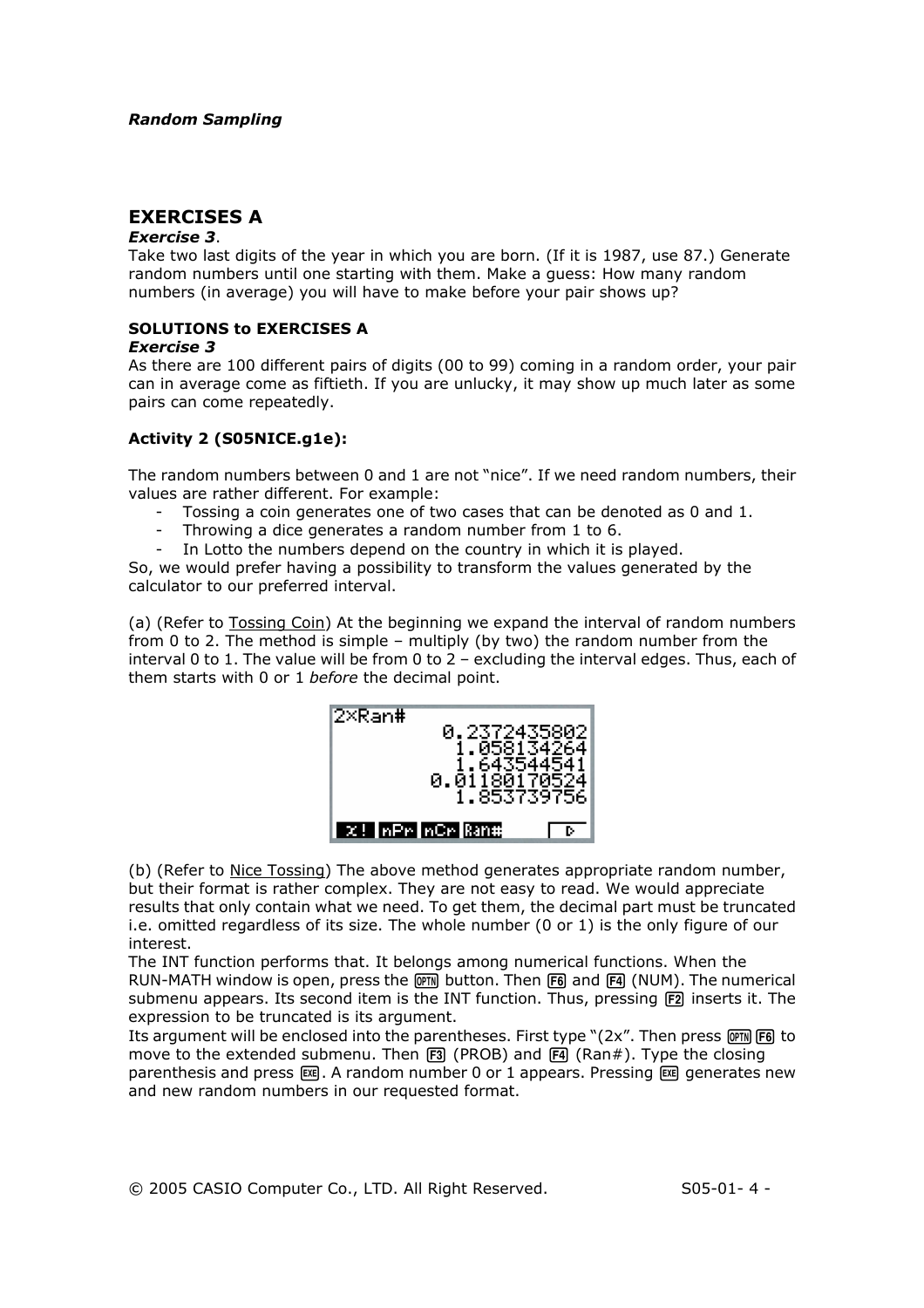#### *Random Sampling*

| <b>X! InPrinCri Ran#</b> | в. |
|--------------------------|----|
| lInt (2×Ran# )           | Ø  |
| Int (2×Ran# )            | Й  |
| Int (2×Ran# )            |    |

(c) (Refer to Throwing Dice) First we need to expand the interval to cover 6 different values. Thus,

6xRan#

is the appropriate formula.

| l6×Ran# | 2.574161062<br>0.647886882<br>4.3015703 | 535812 |
|---------|-----------------------------------------|--------|
|         | 5.274379786                             | D.     |

The first numbers generated by this formula vary between 0 and 5. Thus adding one to the result will produce numbers between 1 and 6.



# **EXERCISES B**

#### *Exercise 1*.

Truncate the random numbers from the above activity to generate the random whole numbers 1 to 6.

#### *Exercise 2*.

In an equivalent of Lotto in Slovakia, people guess six numbers between 1 and 49. Recommend a strategy for generating them (presuming that all 6 numbers must be different).

#### *Exercise 3*.

Use your own random number generator, randomly select five students from your class.

#### *Exercise 4*.

Can we skip or neglect any number generated by a random number generator when, say, selecting classmates?

© 2005 CASIO Computer Co., LTD. All Right Reserved. S05-01-5 -